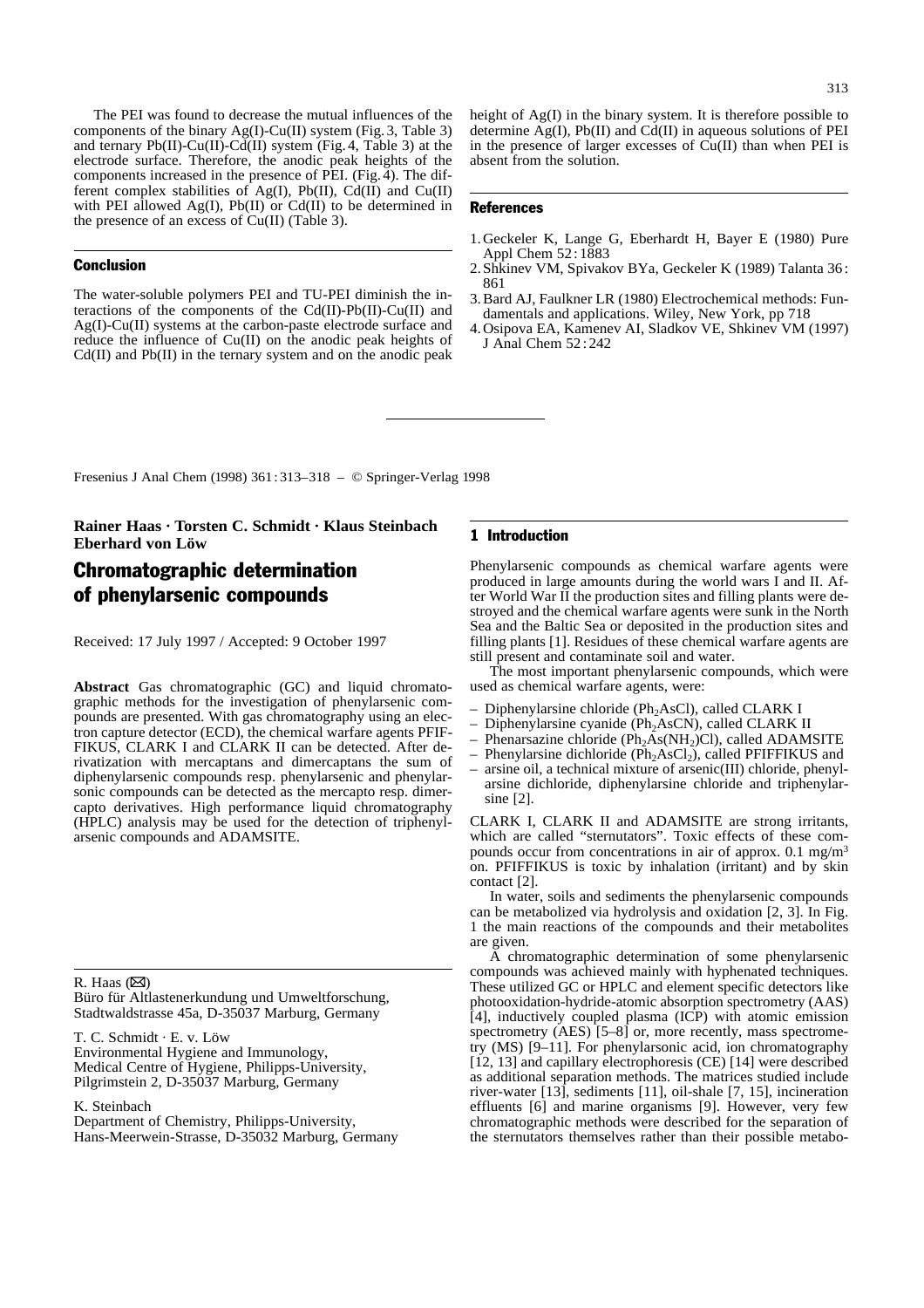**Fig. 1 a–d** Scheme of hydrolysis and oxidation reactions of CLARK I and CLARK II (**a**), ADAMSITE (**b**), PFIFFIKUS (**c**) and triphenylarsine (**d**)



lites. In a thorough review of the chromatographic analysis of chemical warfare agents [16] of the analytes dealt with here, only ADAMSITE was mentioned at all. An environmental application can be found in [17]. Therein, ADAMSITE was studied in snow samples together with nerve agents. Other published methods were based on TLC [18] or gaschromatography without [19, 20] or after derivatization [21–23]. Thioglycolic acid methyl ester (TGM) was used as derivatization agent for some diphenylarsines and phenylarsines [21, 22]. ADAMSITE can be detected with GC/ECD after derivatization by bromination of the aromatic ring [23].

The aim of our study was to develop chromatographic methods for the separation of the phenylarsenic compounds presented in Fig. 1. We were especially interested in the possibility of derivatizing phenylarsenic compounds with mercaptans to yield derivatives, which can be sensitively detected with GC-ECD. The same reaction was already used vice versa for the separation of mercaptans after derivatization with phenylarsine oxide [24].

## 2 Experimental

#### 2.1 Chemicals

The following chemicals were used: methanol p.a. (Merck, Darmstadt, Germany); acetone p.a. (Merck); t-butyl methyl ether p.a., 99.8% (Aldrich, Deisenhofen, Germany); diphenylarsine chloride [CAS No.: 712-48-1] (97%, with 3% impurity of diphenylarsine cyanide and 0.1% of triphenylarsine); diphenylarsine cyanide [CAS No.: 23525-22-6] without detectable impurities (GC, HPLC); phenarsazine chloride [CAS No.: 578-94-9] without detectable impurities (HPLC); phenylarsine dichloride [CAS No.: 696-28-6]; phenylarsine oxide [CAS No.: 637-03-6] (Aldrich); phenylarsonic acid [CAS No.: 98-05-5] 97% (Aldrich); triphenylarsine [CAS No.: 603-32-7] >98% (Aldrich); triphenylarsine oxide [CAS No.: 1153-05-5] 97% (Aldrich), thioglycolic acid methyl ester 95% (Aldrich); thioglycolic acid ethyl ester 97% (Aldrich); 1-ethanethiol 97% (Aldrich); 1-propanethiol 99% (Aldrich); 1,2-ethanedithiol 90% (Aldrich); 1,3-propanedithiol 99% (Aldrich).

Bis(diphenylarsine)oxide [UPAC: tetraphenyl diarsoxane, CAS No.: 2215-16-9] and diphenyl arsonic acid [UPAC: diphenyl arsinic acid, CAS No.: 4656-80-8] were not available as reference substances.

Stock solutions of the phenylarsenic compounds in t-butyl methyl ether were prepared in the concentration range of 0.5 mg/mL to 4.4 mg/mL. Stock solutions of the mercaptans in acetone were prepared in a concentration of 10.0 mg/mL

#### 2.2 Derivatization and gas chromatographic equipment and conditions

All derivatizations were done at a temperature of 20°C in acetonic solution in 1.2 mL vials mixing 0.5 mL acetone, 20 µL phenylarsenic compound (stock solution) and 20 µL mercaptan (stock solution). The reactions are completed in 15 min.

For the separation of the derivatives an HP 5890 series II+ gas chromatograph (Hewlett Packard, Waldbronn, Germany) with HP 7673 autosampler and ECD were used. The temperatures of the injection block and the detector were  $250^{\circ}$ C and  $300^{\circ}$ C, respectively. The injection volume was 1 µL (split injection, split approx. 1: 10). A (5%-phenyl)-methylpolysiloxane column, 30 m, 0.25 mm i.d., 0.25 mm  $d_f$  (DB-5 from J&W, Köln, Germany) was used. The carrier gas was nitrogen with a column headpressure of 100 kPa. The temperature of the column was  $230^{\circ}$ C. Data acquisition was accomplished with Gynkosoft, v. 5.32 (Gynkotek, Germering, Germany).

For identification of the derivates a GC/MS-system VG Trio 2 in the EI mode (70 eV) was used. The injection volume was 1 µL (splitless injection). A (5%-phenyl)-methylpolysiloxane column, 30 m, 0.25 mm i.d., 0.25 mm  $d_f$  (DB-5 from J & W, Köln, Germany) was used. The carrier gas was helium. The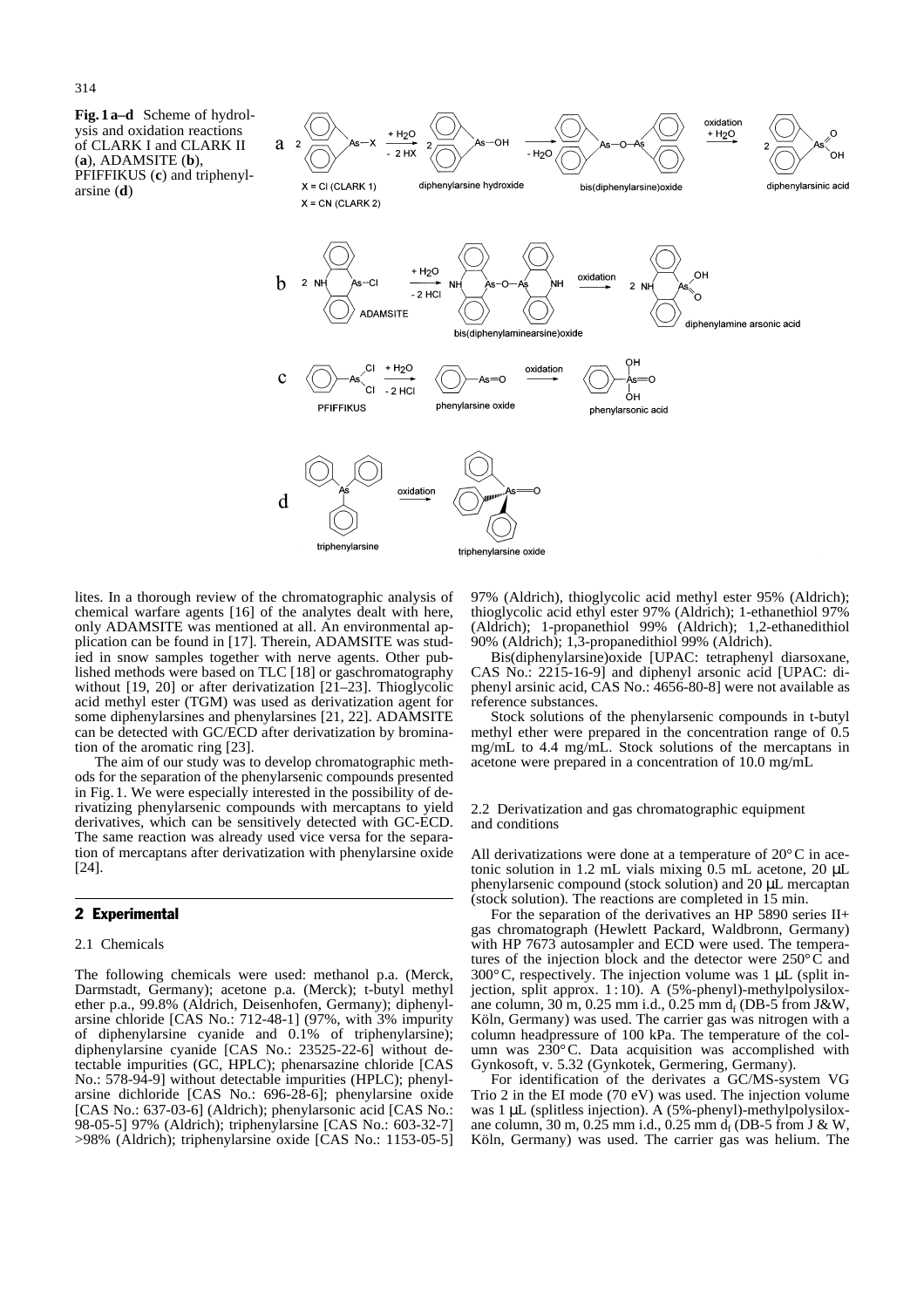**Fig. 2 a–c** Scheme of the derivatization reactions; **a**: reaction of diphenylarsenic compounds with thiols and dithiols; **b**: reduction of phenylarsonic acid by dithiols; **c**: reaction of diphenylarsine oxide with dithiols



**Table 1** Retention times  $(t_R)$ and limits of detection (LOD) of phenylarsine and diphenylarsine derivatives; abbr. see text

temperature of the column was started at 40°C and was raised to 250°C at 10°C/min.

# 2.3 HPLC equipment and conditions

The HPLC equipment consisted of a gradient pump M-480, an on-line degasser GT-103, an autosampler GINA 50 and diode array detector UVD 340-S. Data acquisition was accomplished with Gynkosoft, v. 5.32 (all Gynkotek, Germering, Germany). The injection volume was set to  $20 \mu L$ . For separation of the organoarsenic compounds two different systems were used. For the first one an RP-18 column  $(250 \times 3 \text{ mm}, \text{NUCLEOSIL})$ 120-5) with the following linear gradient was used: acetonitrile/water 50/50 (v/v) to acetonitrile 95/5 (v/v) in 22.5 min, then reequilibration for 15 min. The second one was carried out with a cyanopropyl column ( $250 \times 3$  mm, NUCLEOSIL CN 100-5) with an eluent gradient from acetonitrile/water  $10/90$  (v/v) to acetonitrile/water 70/30 (v/v) in 30 min and subsequently applying the starting eluent for 15 min.

#### 3 Results and discussion

#### 3.1 GC analysis

From the investigated phenylarsenic compounds only phenylarsine dichloride, diphenylarsine chloride and diphenylarsine

cyanide and, in high concentrations (more than  $200 \text{ ng/µL}$ ), triphenylarsine can be detected with gas chromatography using an ECD without derivatization.

#### *Diphenylarsines*

PhAsO  $Et(SH)_2$  PhAsS<sub>2</sub>Et 4.50 0.1 PhAsO  $Pr(SH)_2$  PhAsS<sub>2</sub>Pr 5.53 0.2

> All mercaptans and dimercaptans react with diphenylarsines in forming stable diphenylarsine thioether (Fig. 2). The derivatives were identified using GC/MS and are given in Table 1. The derivatization reactions are nearly quantitative. The equilibrium concentrations of the mercapto derivatives are 90–98%, if the diphenylarsine concentrations are 100 ng/µL or lower.

> When derivatizing diphenylarsines with more than one mercaptan or dimercaptan, the yields of the resulting diphenylarsine thioether are proportional to the molar ratio of the used mercaptans. Figure 3 shows the gas chromatographic separation of the six diphenylarsine derivatives at  $230^{\circ}$ C.

#### *Phenylarsines*

Phenylarsine oxide and dichloride form phenylarsine thioether with mercaptans. These products are not stable in acetonic solution. Therefore mercaptans cannot be used for the analytical detection of phenylarsines.

1,2-Ethanedithiol reacts with phenylarsine oxide and dichloride in forming the stable 2-phenyl-<1,3,2>dithiarsolane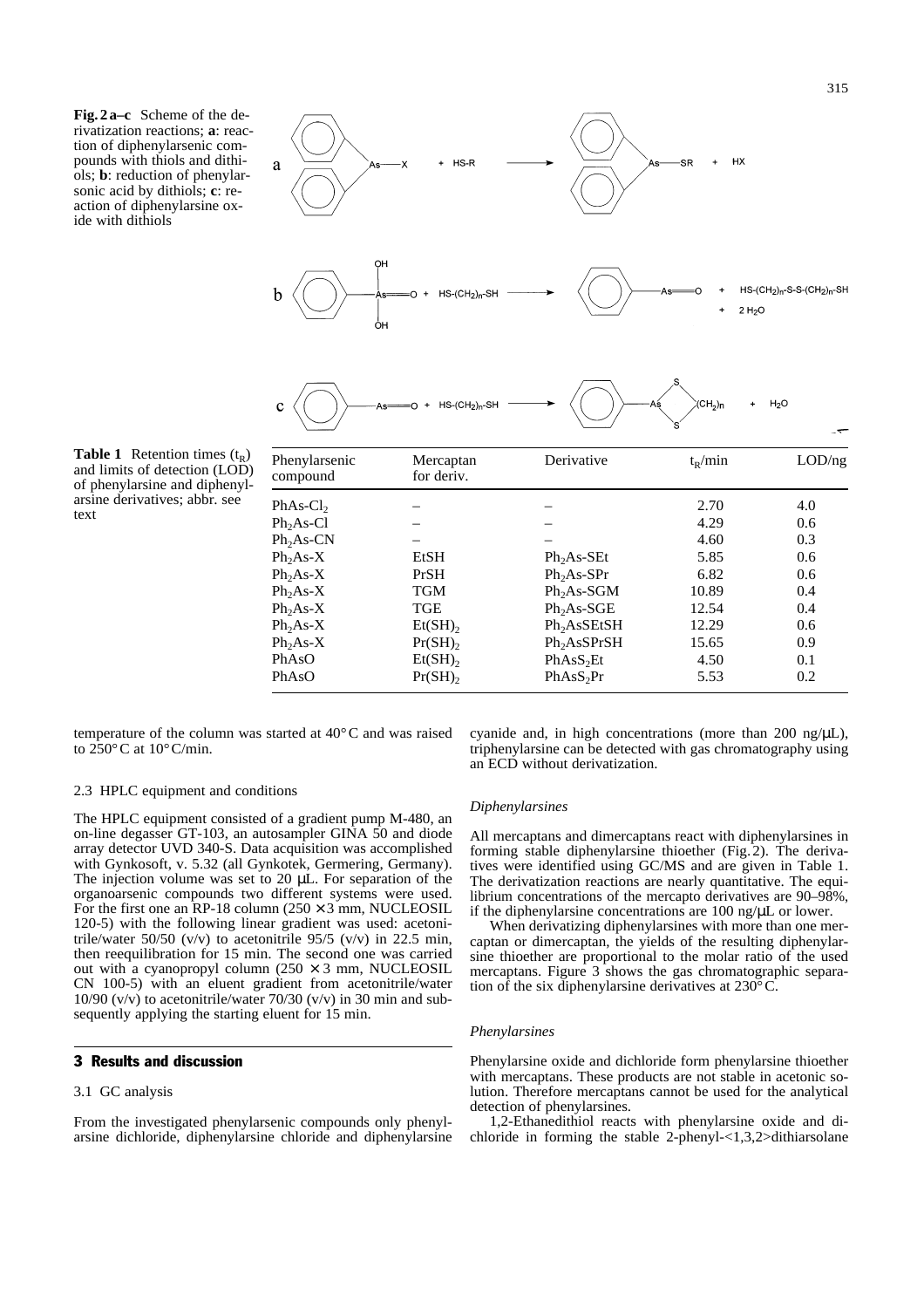

**Fig. 3** Gas chromatogram of six diphenylarsine derivatives by using 400 ng Ph<sub>2</sub>As-Cl; *1*: Ph<sub>2</sub>As-SEt, 2: Ph<sub>2</sub>As-SPr, 3: Ph<sub>2</sub>As-SGM, 4: Ph<sub>2</sub>AsS<sub>2</sub>Et, 5: Ph<sub>2</sub>As-SGE, 6: Ph<sub>2</sub>AsS<sub>2</sub>Pr



**Fig. 4** Overlayed gas chromatograms of  $PhAsS_2Et$  [1] and PhAsS<sub>2</sub>Pr [2], injected amounts: 40 ng

[CAS No.:  $4669-53-8$ , PhAsS<sub>2</sub>Et], 1,3-propanedithiol reacts with phenylarsine oxide and dichloride in generating the stable 2-phenyl-<1,3,2>dithiarsinane [CAS No.: 55883-62-0, PhAs- $S<sub>2</sub>Pr$ ]. Both reactions are quantitative. Phenylarsonic acid is reduced by 1,2-ethanedithiol and 1,3-propanedithiol to phenylarsine oxide. Therefore, the sum of the phenylarsenic compounds is determined after derivatization. The derivatives were identi-

fied by GC/MS. Since the reaction of phenylarsine oxide with a 1 : 1 molar mixture of 1,2-ethanedithiol and 1,3-propanedithiol yields  $95\%$  PhAsS<sub>2</sub>Et and only 5% PhAsS<sub>2</sub>Pr, a chromatogram with both derivatives similar to the one in Fig. 3 cannot be given. Instead, Fig.4 shows two overlayed gas chromatograms of these derivatives.

In Table 1 the retention times and limits of detection (LOD) of the investigated stable phenylarsenic and diphenylarsenic compounds are presented. The LOD were determined with the 3σ-method using a consecutive dilution series.

### 3.2 HPLC analysis

Table 2 gives the retention times and limits of detection for the HPLC separation for the six investigated phenylarsenic compounds with the two systems used. In Fig.5 the separation achieved with the RP-18-system is shown, in Fig. 6 the corresponding result with the CN-column. In both figures separation of only five compounds is shown. The general elution order on both columns is, as one might expect, phenylarsenic < diphenylarsenic < triphenylarsenic compounds. Because the polarity of the investigated compounds differs remarkably, a rather steep gradient had to be used with both systems. In general, retention was stronger on the less polar RP-18-column.

CLARK I and CLARK II react with the water in the eluent by forming diphenylarsine hydroxide (Ph<sub>2</sub>AsOH) and give only one peak. With both systems, phenylarsonic acid (PhAsO(OH)<sub>2</sub>) is eluted near to or at the column dead time. For a stronger retention of this compound ion-pairing chromatography has to be used, but since the influence of an ion-pair reagent on the reactions of the phenylarsenic compounds is not known, this was not applied. In addition, separation of all six compounds was not possible with both systems. Phenylarsine oxide (PhAsO) and triphenylarsine ( $Ph<sub>3</sub>As$ ) are separated with both systems. With the RP-18 column is not possible to analyze  $Ph<sub>3</sub>AsO$ . The retention time of the eluted peak differed remarkably from one chromatographic run to the next and sometimes no peak at all was detected, even when using measurement standards in high concentrations. Although there is no rational explanation for the behavior of  $Ph<sub>3</sub>AsO$  at the moment, we tentatively suggest that irreversible binding to the column might have occured. With the CN column,  $\overline{Ph}_2AsOH$  and  $\overline{Ph}_2As(\overline{NH}_2)Cl$  were coeluted. All attempts to separate the overlapping peak pairs (using methanol as organic modifier or decreasing the slope of the gradient) did not improve the results in both systems, because peak broadening increased considerably as can already be seen in Fig.6 (peak 1). Interactions of the diphenylarsenic compounds with the cyano group of the stationary phase might be responsible for this behavior. Because of the problems occuring with both columns, the choice of the column depends on the investigated substances. Interestingly the limits of detection achieved with the two systems differ remarkably and are always lower with the first separation system. They were determined with the 3σ-method using a consecutive dilution series.

In Fig. 7 the UV spectra of the six compounds are compared. The UV spectra of all compounds except ADAMSITE

| <b>Table 2</b> Retention times $(t_R)$ |
|----------------------------------------|
| and limits of detection (LOD)          |
| for both HPLC systems                  |
| $(1: RP-18, 2: CN-column);$            |
| abbr. see text                         |

| Substance                              | Peak No | $t_{\rm p}$ 1/min | LOD1/ng | $t_{\rm B}$ 2/min | LOD2/ng |
|----------------------------------------|---------|-------------------|---------|-------------------|---------|
| Ph <sub>2</sub> AsOH                   |         | 6.0               | 7.5     | 13.3              | 52      |
| Ph <sub>2</sub> As(NH <sub>2</sub> )Cl | 2       | 4.5               | 8.5     | 15.2              | 140     |
| Ph <sub>3</sub> As                     |         | 19.8              | 6.6     | 25.9              | 11.2    |
| Ph <sub>3</sub> AsO                    | 4       | not possible      |         | 16.5              | 4.6     |
| PhAsO(OH)                              |         | 1.8               | 34      | 1.9               | n.d.    |
| PhAsO                                  | 6       | 2.9               | 7.3     | 4.5               | 25.4    |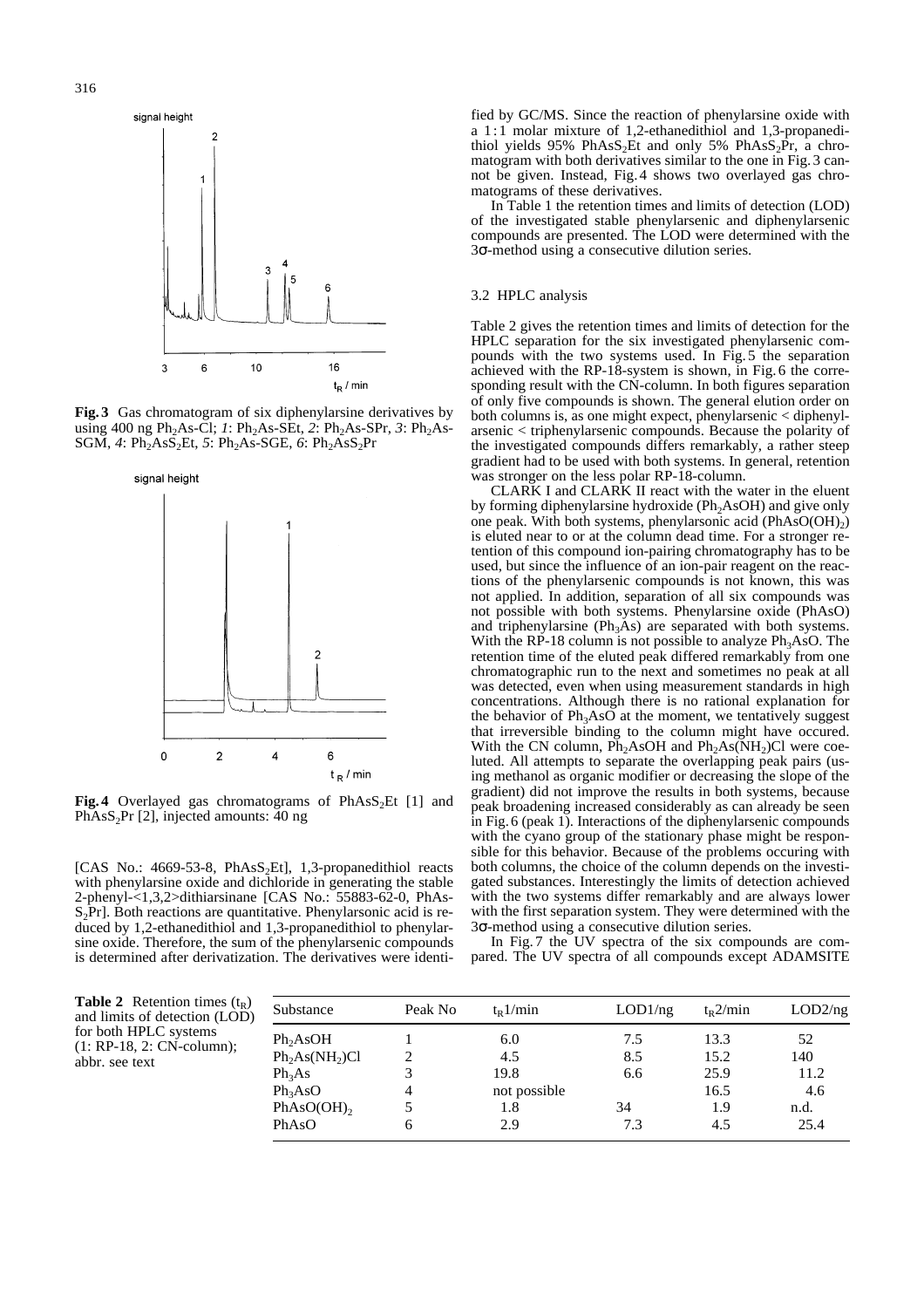**Fig. 5** HPLC chromatogram of five phenylarsenic compounds on an RP 18 column, injected amounts: 700 ng (CLARK I), 350 ng (all others). For peak identification see Table 2

see Table 2

200

300

 $\lambda$  / nm



signal height

**Fig. 7** Comparison of UV spectra of the six phenylarsenic compounds studied in HPLC. Numbers of spectra refer to the compound numbers in Table 2

400 200

300

400

 $\lambda$  / nm

are similar, but nevertheless they can still be used for peak identification. The very characteristic spectrum of ADAMSITE can be explained with the many mesomeric structures of the tricyclic compound. This causes a decrease in the energy gap between the HOMO and the LUMO, which subsequently leads to a bathochromic shift of the absorption bands.

#### 3.3 Comparison of GC and HPLC analysis

Advantages of the GC/ECD analysis are 10 to 100 times lower detection limits, the shorter time needed for an analysis (less than 20 min compared to at least 35 min including equilibration time), the greater selectivity due to the derivatization and the possibility of easy confirming of results with the use of different derivatization reagents. With GC analysis the distinction between CLARK I and CLARK II is possible. After derivatization the phenylarsine compounds on the one hand and the diphenylarsine compounds on the other hand give only two derivatives, hence the sum of these compounds is determined.

Use of HPLC is necessary for the analysis of triphenylarsine compounds and ADAMSITE, which cannot be detected by GC/ ECD. The distinction between  $As(III)$  and  $As(V)$  compounds, triphenylarsine and triphenylarsine oxide resp. phenylarsine oxide and phenylarsonic acid, is only possible with HPLC.

Therefore the choice of one particular separation method depends on the analytical problem that has to be solved.

# 4 Conclusions

For arsenic containing chemical warfare agents and their hydrolysis and oxidation products rather simple chromatographic methods are available, which might be applied to the analysis of soil and water samples. All stable mercapto and dimercapto derivatives can be used as reference compounds in the investigation of such samples by GC analysis. Most of these compounds cannot be detected with GC/ECD without derivatization. Our future efforts will concentrate on improving the separation with HPLC (e.g. temperature gradients, choice of columns), including a general investigation of the behaviour of phenylarsenic compounds on reversed-phase chromatographic columns. Besides, the use of an atomic emission detector in gas chromatography of the mercapto derivatives will be studied for comparison and the methods will be applied to the study of environmental matrices.

## **References**

- 1. Office of the chief of chemical corps, headquaters European command (1947) The history of captured enemy toxic munitions in the American zone. European theater may 1945 to june 1947
- 2. Jackson KE (1935) Chem Rev 17 : 251–292
- 3. Haas R (1996) Umweltmed Forsch Prax 1 : 183–189
- 4. Howard AG, Hunt LE (1993) Anal Chem 65 : 2995–2998
- 5. Gast CH, Kraak JC, Poppe H, Maessen FJMJ (1979) J Chromatogr 185 : 549–561
- 6. Spall WD, Lynn JG, Andersen JL, Valdez JG, Gurley LR (1986) Anal Chem 58 : 1340–1344
- 7. LaFreniere KE, Fassel VA, Eckels DE (1987) Anal Chem 59 : 879–887
- 8. Roychowdhury SB, Koropchak JA (1990) Anal Chem 62 : 484–489
- 9. Caroli S, La Torre F, Petrucci F, Violante N (1994) Environ Sci Pollut Res Int 1 : 205–208
- 10. Kumar UT, Vela NP, Caruso JA (1995) J Chromatogr Sci 33 : 606–610
- 11. Pritzl G, Stuer-Lauridsen F, Carlsen L, Jensen AK, Thorsen TK (1996) Int J Environ Anal Chem 62 : 147–159
- 12. Hirayama N, Kuwamoto T (1988) J Chromatogr 447 : 323– 328